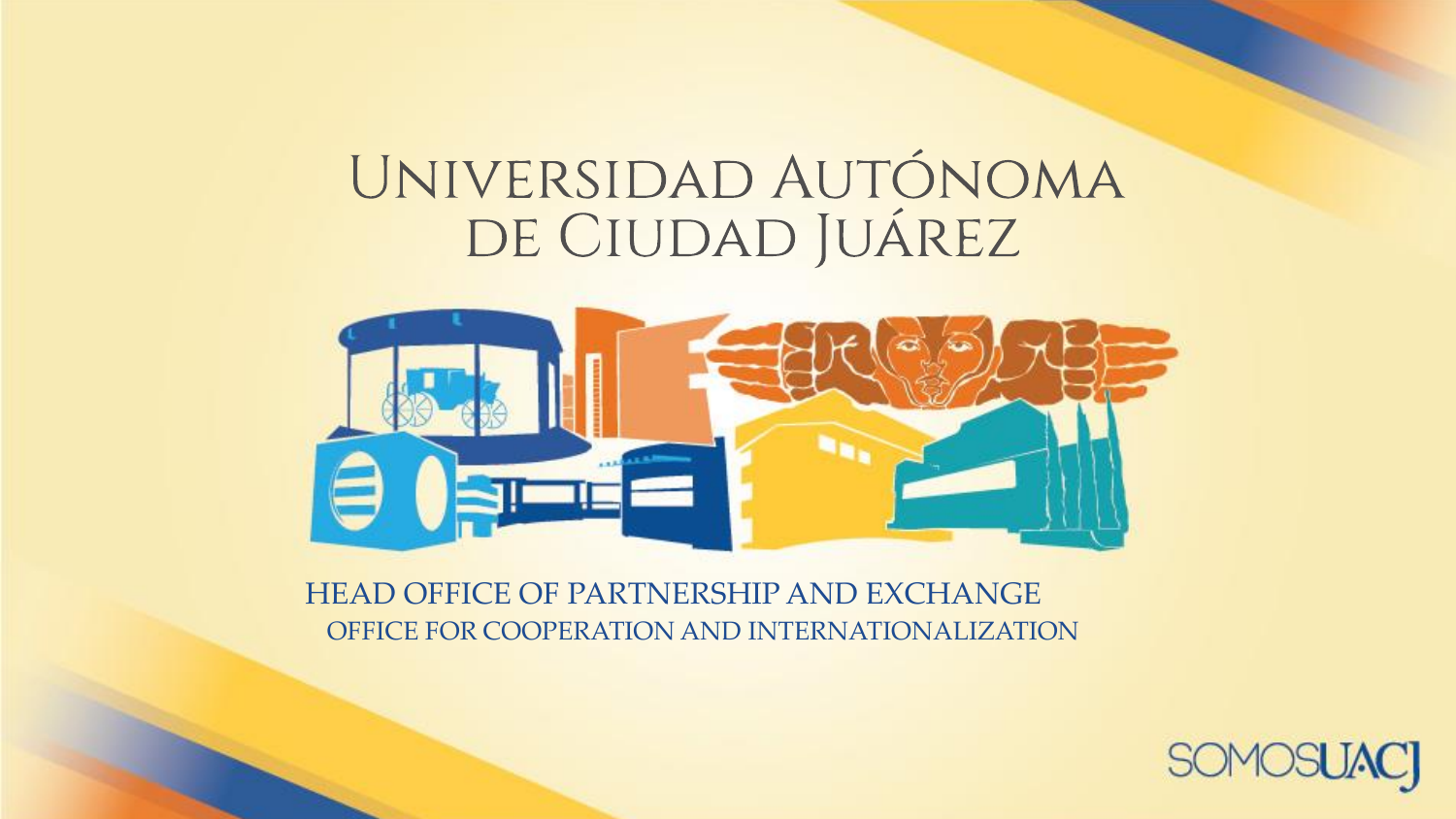#### Summer research program for international students 2022



 $\parallel$  Universidad Autónoma<br>de Ciudad Juárez

**UACI** 

From May to August, the Summer Research at the Universidad Autónoma de Ciudad Juárez pursues to boost the continuing education of undergraduate and graduate students internationally. In 2 months stay, the participants will develop research experience within an area of interest.





-Variety of fields of study -More than 50 projects offered by our academic staff (Link a https://www.uacj.mx/oferta/index.html (falta actualizar))

-Academic, professional, cultural, and personal development -Multiple services available, such as a school of languages, psychological counseling, art workshops, and more

Program details (Link a la hoja completa)



**UACJ** mov.estudiantii(Wuaq.mx Tel. +52 656 688 2100 ext. 2891 Division of Entailment and Academic Exchange Web page: https://www.uacj.mx/internacionalizacion/estudiantes\_intercambio.htm Av. Plutarco Elías Calles 1210, Fracc. Fovissste Chamizal, Facebook: https://www.facebook.com/internacionalizacion.uacj C.P. 32310 **BORTH EIRED AT A SOVERING** SUBDIRECCIÓN DE Dirección General de Vinculación e Intercambio OPERACIÓN E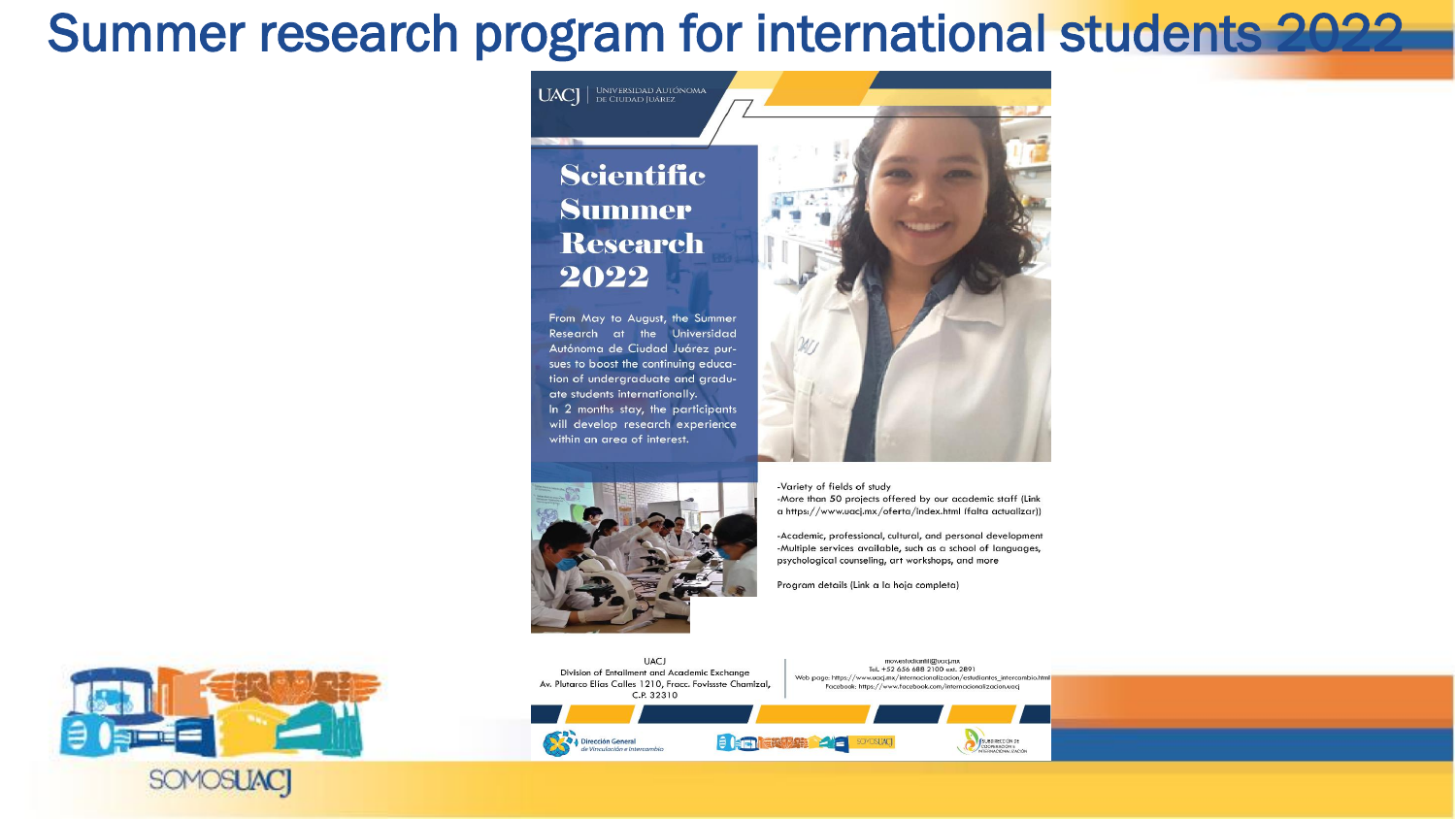## Research projects in English and Spanish

## Investigaciones en Inglés y Español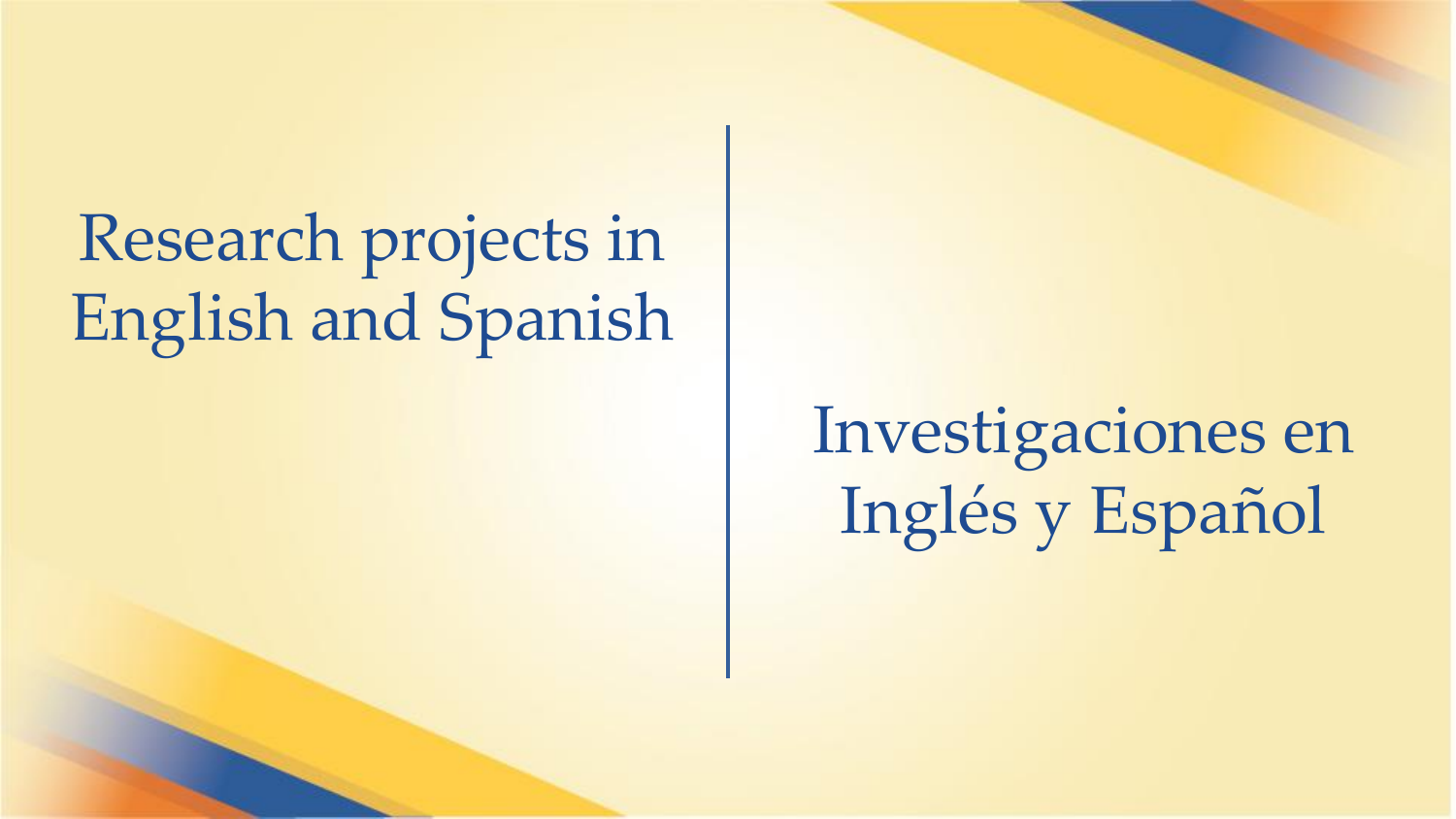## Physicist Mathematics and Earth Sciences

| Researcher name                     | Research project                                                                                                                                                                                                                                                  | Contact                 |
|-------------------------------------|-------------------------------------------------------------------------------------------------------------------------------------------------------------------------------------------------------------------------------------------------------------------|-------------------------|
| <b>Galvez</b>                       | Dr. Felipe Adrian Vazquez Monitoring micro-plastics and other contaminants in the urban<br>environment and its impact in the radiative forcing                                                                                                                    | fvazquez@uacj.mx        |
| Dr. Manuel Antonio<br>Ramos Murillo | Critical Dimensions of MoS2, WS2, and WO3 thin films: Potential<br><b>Photovoltaic Applications.</b>                                                                                                                                                              | $m$ anuel.ramos@uacj.mx |
| Dr. Elifalet López<br>González      | Development of 4d algebras and PDE solutions                                                                                                                                                                                                                      | $e$ lgonzal@uacj.mx     |
| <b>Dr. Rafael Torres</b><br>Cordoba | Mathematical modeling applied to control theory                                                                                                                                                                                                                   | ratorres@uacj.mx        |
| Dr. Roberto Ivan<br>Cabrera Munguia | 1. Shadow and gravitational lensing in Kerr-Newman space-time<br>2. Analytical solutions, using the factorization method, for the<br>Schrodinger equation under different potentials<br>3. Harmonic analysis of communated dc-dc, dc-ac, ac-dc, ac-ac<br>networks | roberto.cabrera@uacj.mx |

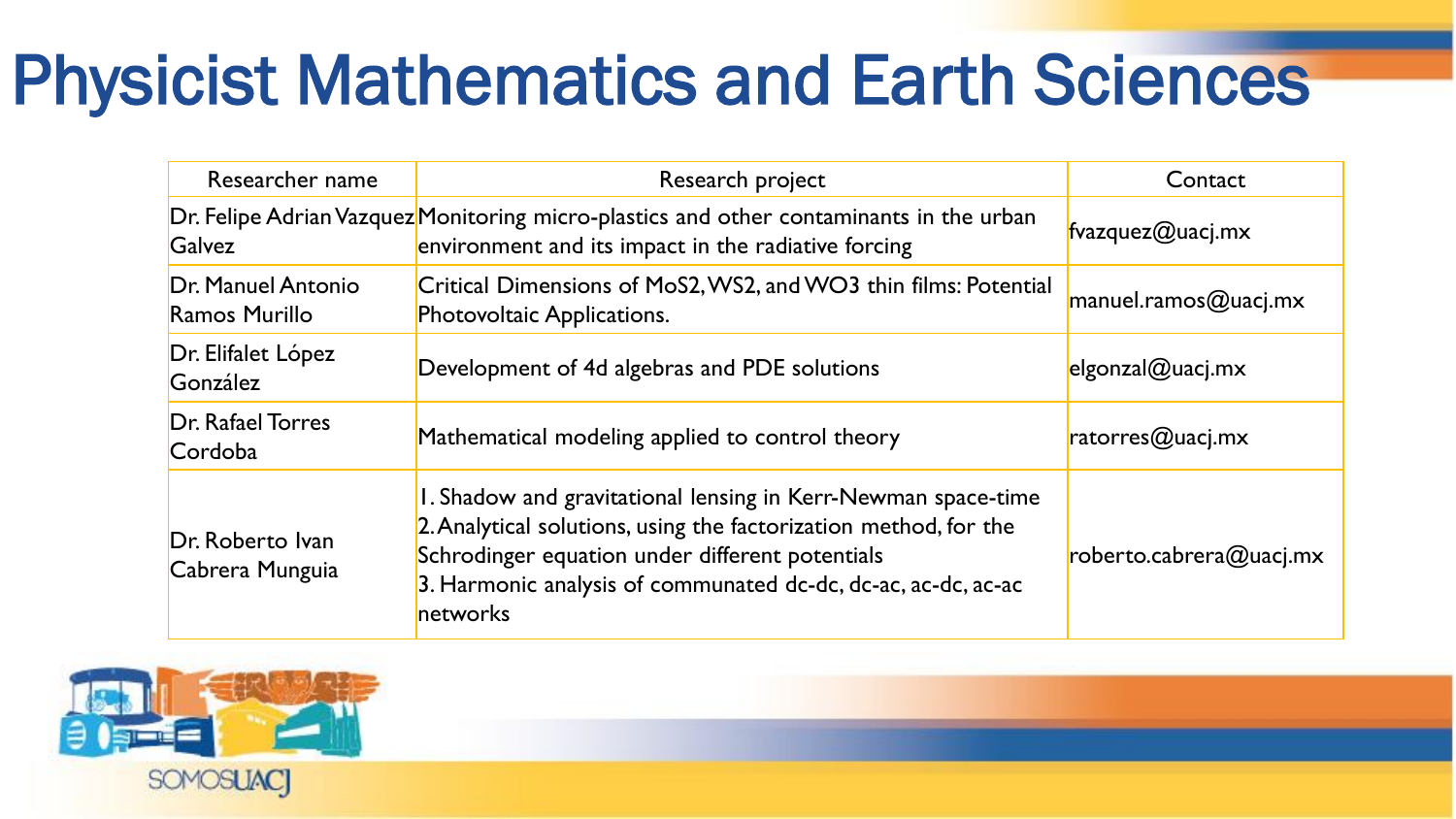#### Biology and Chemistry

| Researcher name                  | Research project                                                                                                  | Contact                                    |
|----------------------------------|-------------------------------------------------------------------------------------------------------------------|--------------------------------------------|
| Dr. Cuauhcihuatl<br>Vital García | Wildlife monitoring in the protected area of the Samalayuca Dune<br><b>Fields</b>                                 | $\vert$ cuauhcihualt.vital@uacj.mx $\vert$ |
| Dr. Monica Galicia<br>Garcia     | Modified electrodes for the development of electrochemical sensors<br>in drugs detection and pesticides in sewage | $m$ onica.galicia@uacj.mx                  |

#### Biotechnology and Agricultural Sciences

| Researcher name          | Research project      | Contact                     |
|--------------------------|-----------------------|-----------------------------|
| Dr. Pedro Osuna<br>Avila | Vegetal biotechnology | $\mathsf{posuna} @$ uacj.mx |

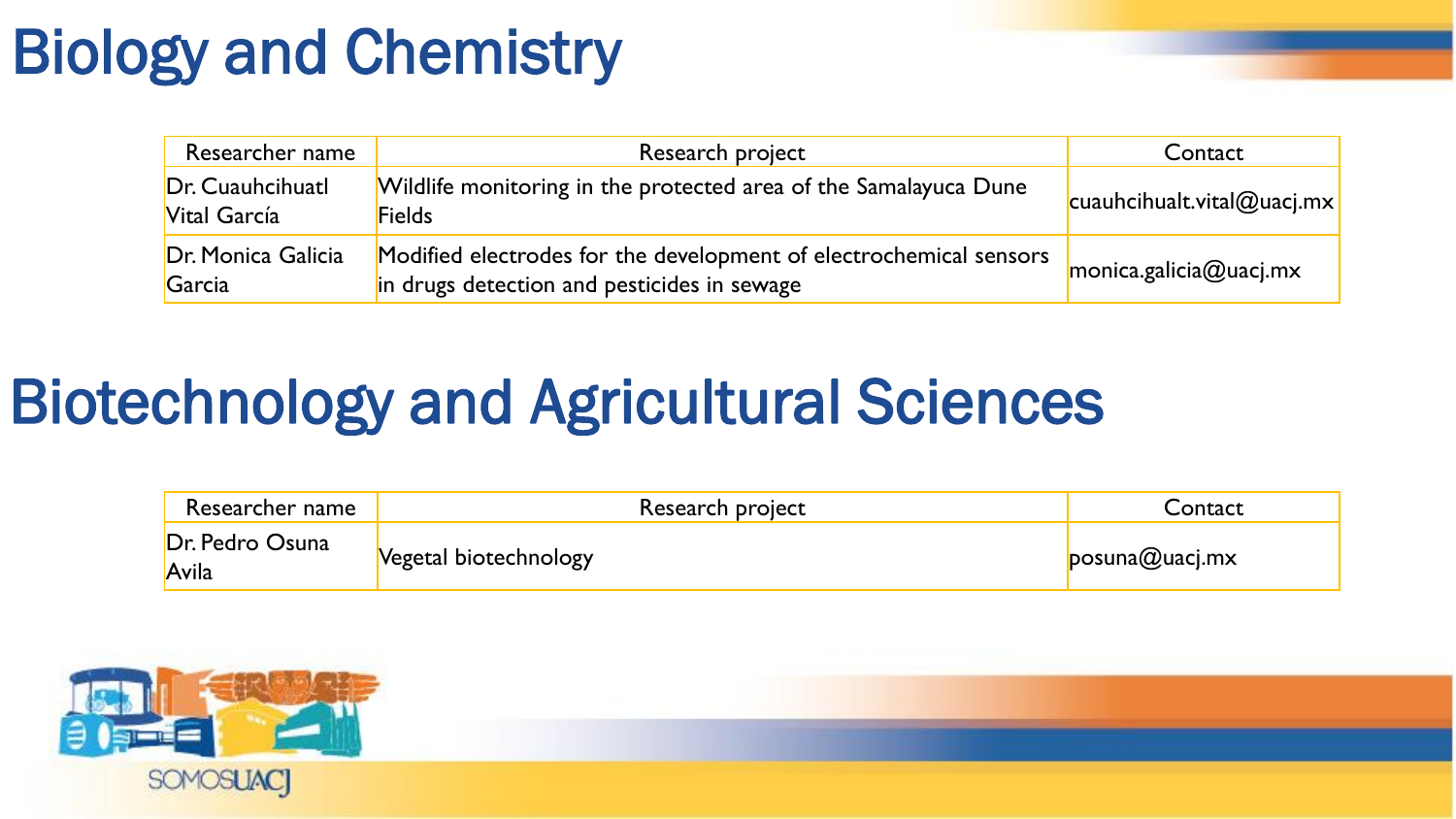#### Medicine and Health Sciences

| Researcher name                          | Research project                                                              | Contact                      |
|------------------------------------------|-------------------------------------------------------------------------------|------------------------------|
|                                          |                                                                               |                              |
| Dr. Leon Francisco<br>Espinosa Cristobal | Silver nanoparticles as antimicrobial agents in dentistry                     | $leon.$ espinosa@uacj.mx     |
| Dr. Juan Jose Ramirez<br>Espinosa        | Optimization of the pharmaceutical characteristics of vegetable extracts      | $juan.$ espinosa $@$ uacj.mx |
| Dr. Abraham Wall<br>Medrano              | Gastrointestinal and dietary disorders in the autism spectrum disorders (ASD) | avall@uacj,mx                |

#### Multidisciplinary projects

| Researcher name                       | Research project                                                                                                                                                                          |                                    |
|---------------------------------------|-------------------------------------------------------------------------------------------------------------------------------------------------------------------------------------------|------------------------------------|
| Dr. Jose Nicolas Lauro<br>Aldama Meza | Determination of heavy metals in fruits of Lycium spp                                                                                                                                     | $\vert$ jose.aldama@uacj.mx        |
| Cano                                  | Dr. Lizette Vaneza Chavez Sustainable and equitable cities: A comparative study about the spatial experience<br>in the case of roller derby in Orillia, Ciudad Juarez, Bogota, and Ibague | $\parallel$ lizette.chavez@uacj.mx |

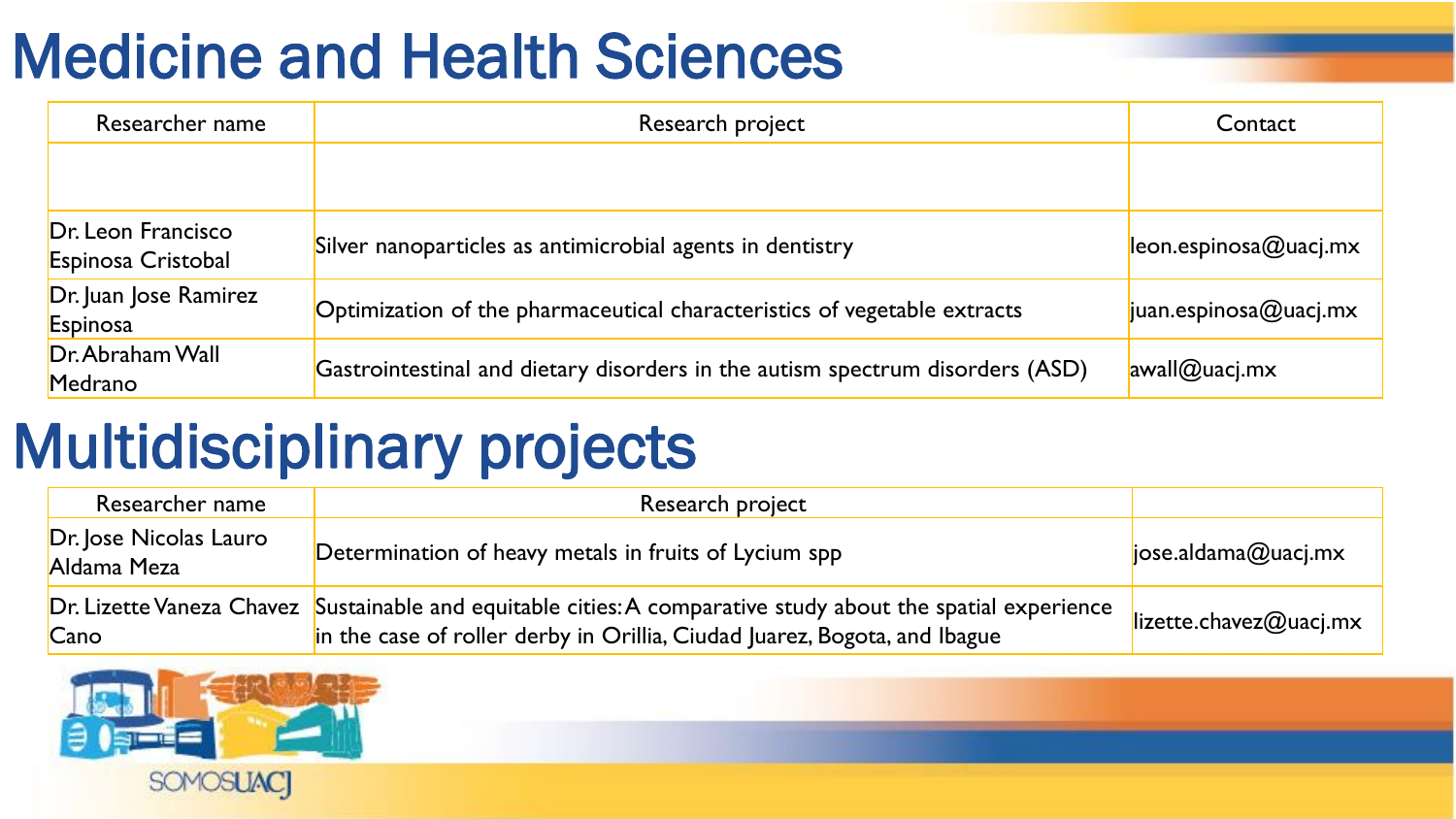### Humanities and Behavioral Sciences

| Researcher name                           | Research project                                                                                                                                                                                                 | Contact                             |
|-------------------------------------------|------------------------------------------------------------------------------------------------------------------------------------------------------------------------------------------------------------------|-------------------------------------|
| Dr. Roberto Estrada Olguin                | Heidegger and modern philosophy                                                                                                                                                                                  | roberto.estrada@uacj.mx             |
| Dr. Pavel Roel Gutierrez Sandoval         | I. Technical-experimental unit in speech therapy, lexical semantics, and<br>musical didactics<br>2. Film education<br>3. Applied musical education<br>4. Tent-laboratory of circus arts<br>5. Cuban psico-ballet | $\mathsf{p}$ avel.gutierrez@uacj.mx |
| Dr. Jorge Alberto Ordoñez Burgos          | Greco-egyptian magic, medicine, and phylosophy                                                                                                                                                                   | $j$ ordonez@uacj.mx                 |
| Dr. Carlos Urani Montiel Contreras        | Literary cartography in Ciudad Juarez                                                                                                                                                                            | $\alpha$ rlos.montiel@uacj.mx       |
| M.C. Lizandro Valentin Garcia<br>Alvarado | <b>Puerto Rico Summer Music Festival</b>                                                                                                                                                                         | $\parallel$ lizandro.garcia@uacj.mx |
| Dr. Fernando Sandoval Gutierrez           | <b>Education for quality life</b>                                                                                                                                                                                | fernando.sandoval@uacj.mx           |
| Dr. Guadalupe Santiago Quijada            | Computer vision and augmented reality                                                                                                                                                                            | gsantiag@uacj.mx                    |
| Dr. Flor Urbina Barrera                   | Migration and families in the Americas                                                                                                                                                                           | $flor.$ urbina@uacj.mx              |

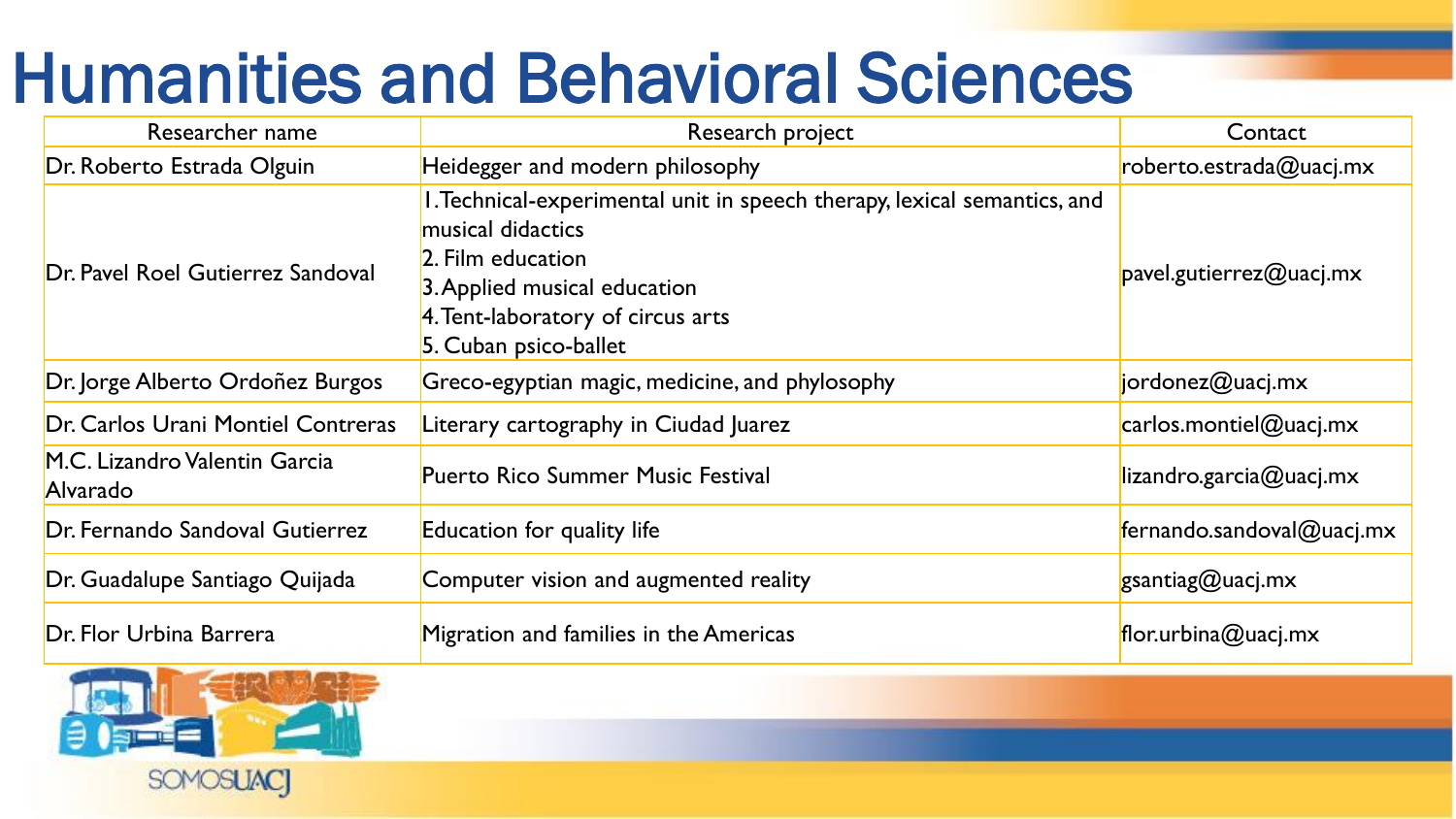#### Social Sciences and Economy

| Researcher name                                  | Research project                                                                                                                                   | Contact                      |
|--------------------------------------------------|----------------------------------------------------------------------------------------------------------------------------------------------------|------------------------------|
| Dr. Sergio Ignacio<br>Villalba Villalba          | I. Financial risk management<br>2. Investment management<br>3. Corporate finances<br>4. Financial econometrics                                     | sergio.villalba@uacj.mx      |
| Dr. Patricia Ramos<br>Rubio                      | Marketing niche, branding, culture, and social responsibility for regional and<br>business development                                             | pramos@uacj.mx               |
| Dr. Oscar Javier<br><b>Montiel Mendez</b>        | <b>Entrepreneurship and family business</b>                                                                                                        | $\cos$ cscar.montiel@uacj.mx |
| Dr. Raul Holguin<br>Avila                        | Social-spatial segregation in inhabitants of housing of social interest in the<br>Southest of Ciudad Juarez                                        | raul.holguin@uacj.mx         |
| Dr. Gabriela<br>Velasco Rodriguez                | Tools for commercialization and innovation of projects of university<br>entrepreneurs. Application of Startups and Bootstrapping technique         | gvelasco@uacj.mx             |
| Dr. Blanca Lidia<br>Marquez<br><b>Miramontes</b> | 1. Intellectual capital in industrial MSMEs<br>2. Competitiveness in manufacturing organizations through industrial<br>knowledge management models | $b$ marquez@uacj.mx          |

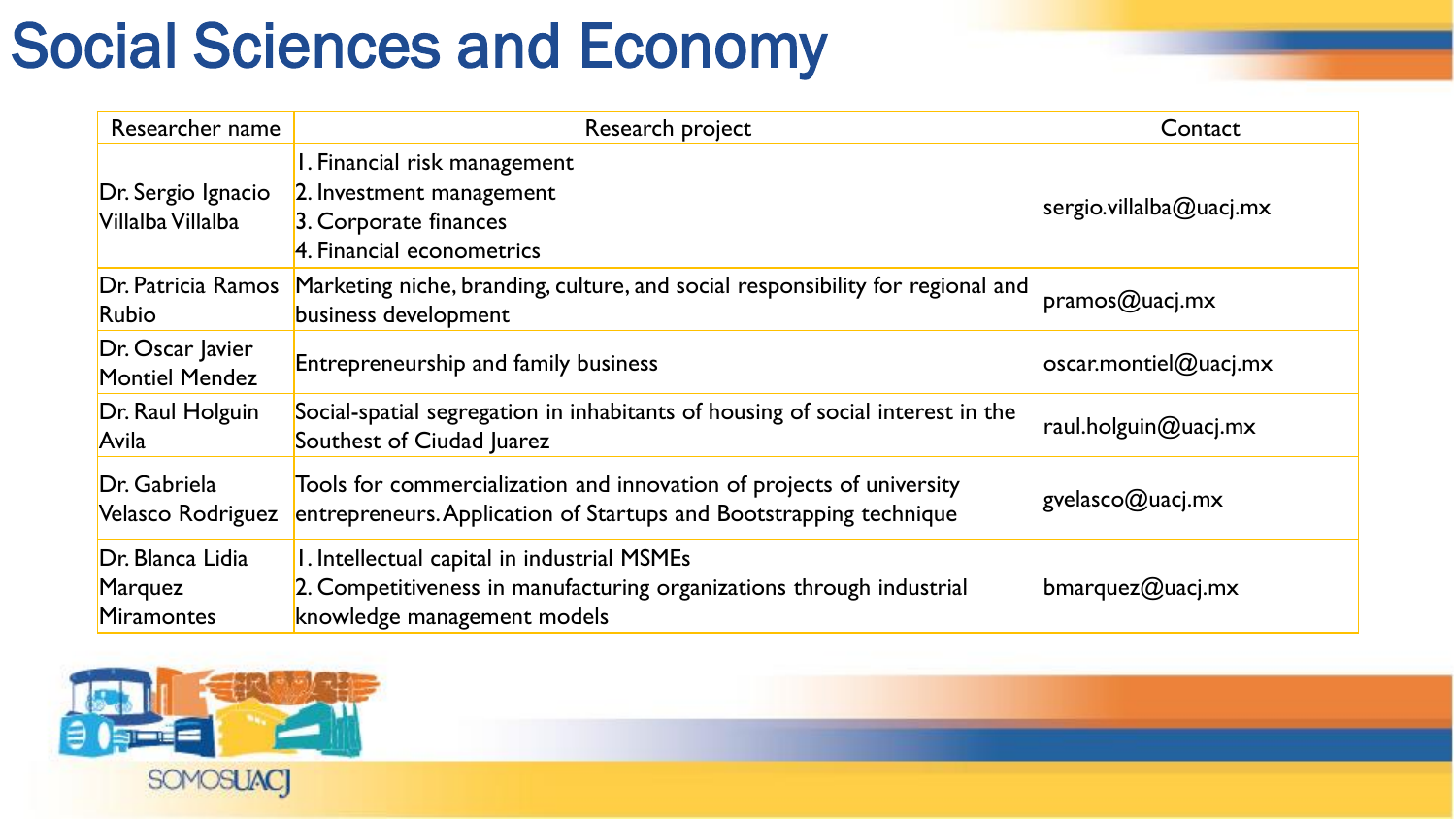#### Engineering Sciences

| Researcher name                          | Research project                                                                                                                                                                                                              | Contact                  |
|------------------------------------------|-------------------------------------------------------------------------------------------------------------------------------------------------------------------------------------------------------------------------------|--------------------------|
| Dr. Osslan Osiris Vergara Villegas       | Computer vision and augmented reality                                                                                                                                                                                         | overgara@uacj.mx         |
|                                          | Dr. Luis Asuncion Perez Dominguez Pythagorean fuzzy sets and multic-riteria decision-making                                                                                                                                   | luis.dominguez@uacj.mx   |
| Dr. Santos Adriana Martel Estrada        | Synthesis and applications of physico-chemical properties of nanopolymers for Medical use                                                                                                                                     | adriana.martel@uacj.mx   |
| Dr. Francisco Lopez Orozco               | I. Implicit relevance feedback of texts during information search through eye tracking<br>2. Artificial intelligence for enhancing social robots<br>3. Eye tracking aplications and experimentation<br>4. Al and data science | francisco.orozco@uacj.mx |
| Dr. Noe Gaudencio Alba Baena             | Implementation of engineering tools and Lean-Sigma in MSMEs                                                                                                                                                                   | nalba@uacj.mx            |
| Dr. Uzziel Caldiño Herrera               | Numerical analysis of external flows using OpenFOAM                                                                                                                                                                           | uzziel.caldino@uacj.mx   |
| Dr. Hector Garces Guzmán                 | Analysis of a wireless link, using SDR Software defined radio techniques                                                                                                                                                      | hgarces@uacj.mx          |
| Dr. Humberto de Jesus Ochoa<br>Domínguez | Phantom simulations to train deep networks in image reconstruction applications for nuclear<br>medicine                                                                                                                       | hochoa@uacj.mx           |
| Dr. Amanda Carrillo Castillo             | Advanced materials for flexible electronics                                                                                                                                                                                   | amanda.carrillo@uacj.mx  |
| Dr. Juan Miguel Diaz Mendoza             | Development of polymeric compounds with sustainable materials                                                                                                                                                                 | juan.diaz@uacj.mx        |
| Dr. Luis Carlos Mendez Gonzalez          | Automatization of a system for control of supplies                                                                                                                                                                            | luis. mendez@uacj.mx     |
| Dr. Jose Omar Davalos Ramirez            | Development of a methodology for the optimal design of the arm and landing gear of an unmanned<br>aerial vehicle manufactured with carbon fibre and isogrid type structures                                                   | jose.davalos@uacj.mx     |
| Dr. Abimael Jimenez Perez                | Development of embedded systems in FPGAs for electronic interrogation applications in electro-<br>optical sensors                                                                                                             | abimael.jimenez@uacj.mx  |

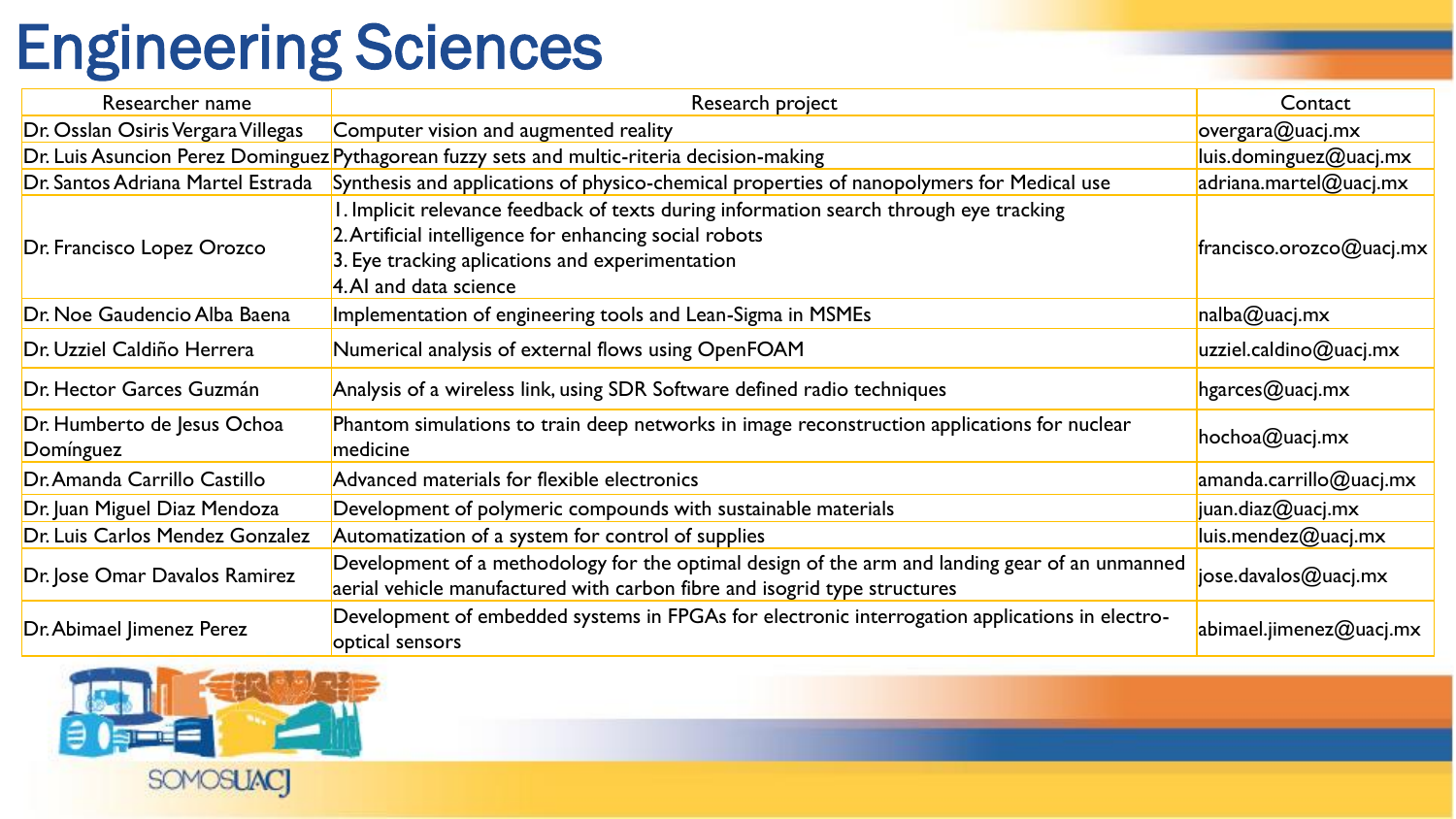Investigaciones únicamente en Español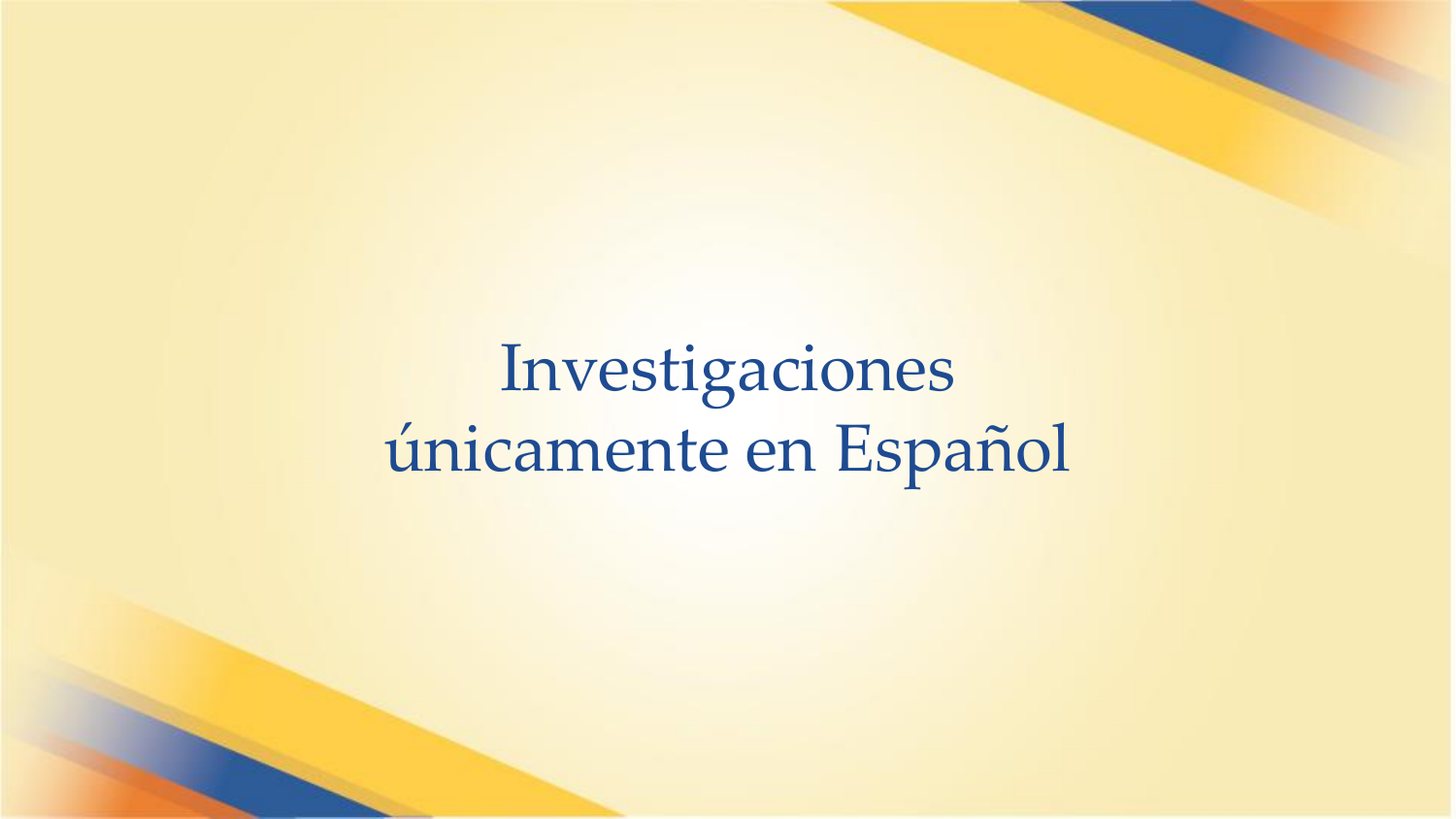#### Físico Matemáticas y Ciencias de la Tierra

| Nombre del<br>Investigador       | Nombre de la Investigación/proyecto                                                           | Correo electrónico           |
|----------------------------------|-----------------------------------------------------------------------------------------------|------------------------------|
| Dr. Luis Gabriel<br>Loeza Chin   | Sistemas Dinámicos                                                                            | luis. loeza@uacj.mx          |
| Dr. Everardo<br>Santiago Ramírez | Diseño e implementación de algoritmos de reconocimiento de patrones en<br>imágenes digitales. | $e$ verardo.santiago@uacj.mx |

#### Medicina y Ciencias de la Salud

| Nombre del<br>Investigador        | Nombre de la Investigación/proyecto | Correo electrónico                   |
|-----------------------------------|-------------------------------------|--------------------------------------|
| M. Brenda Lizeth<br>Cuevas Jaimes | <b>Envejecimiento Saludable</b>     | $\blacksquare$ brenda.cuevas@uacj.mx |

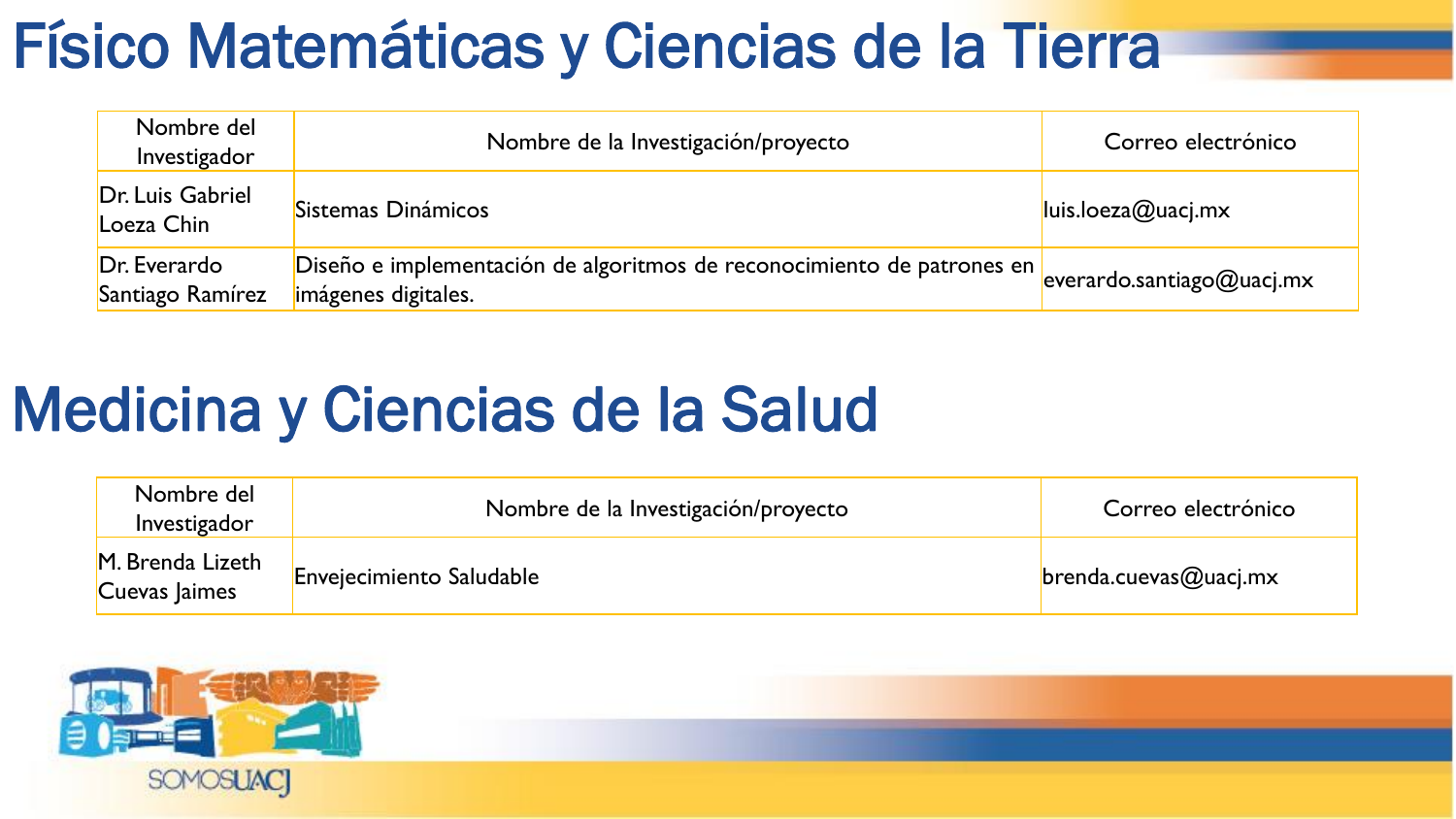#### Investigación Multidisciplinaria

| Nombre del<br>Investigador | Nombre de la Investigación/proyecto | Correo electrónico      |
|----------------------------|-------------------------------------|-------------------------|
| González                   | Ur. Christian Chapa Nanomedicina    | christian.chapa@uacj.mx |

#### Humanidades y Ciencias de la Conducta

| Researcher name                     | Research project                                                                                        | Contact                          |
|-------------------------------------|---------------------------------------------------------------------------------------------------------|----------------------------------|
| Dr. Cely Celene<br>Ronquillo Chávez | Evaluación Docente: implicaciones y revisión de instrumentos                                            | $c$ ronquil $@$ uacj.mx          |
| Dr. Guadalupe<br>Santiago Quijada   | Catalogación del Archivo Histórico de la Misión de Guadalupe                                            | gsantiag@uacj.mx                 |
| M. Óscar Martín<br>Vázquez Reyes    | Características de estudiantes con talento en la escritura académica de la<br>Licenciatura en Educación | $\cos$ cscar.vazquez $@$ uacj.mx |

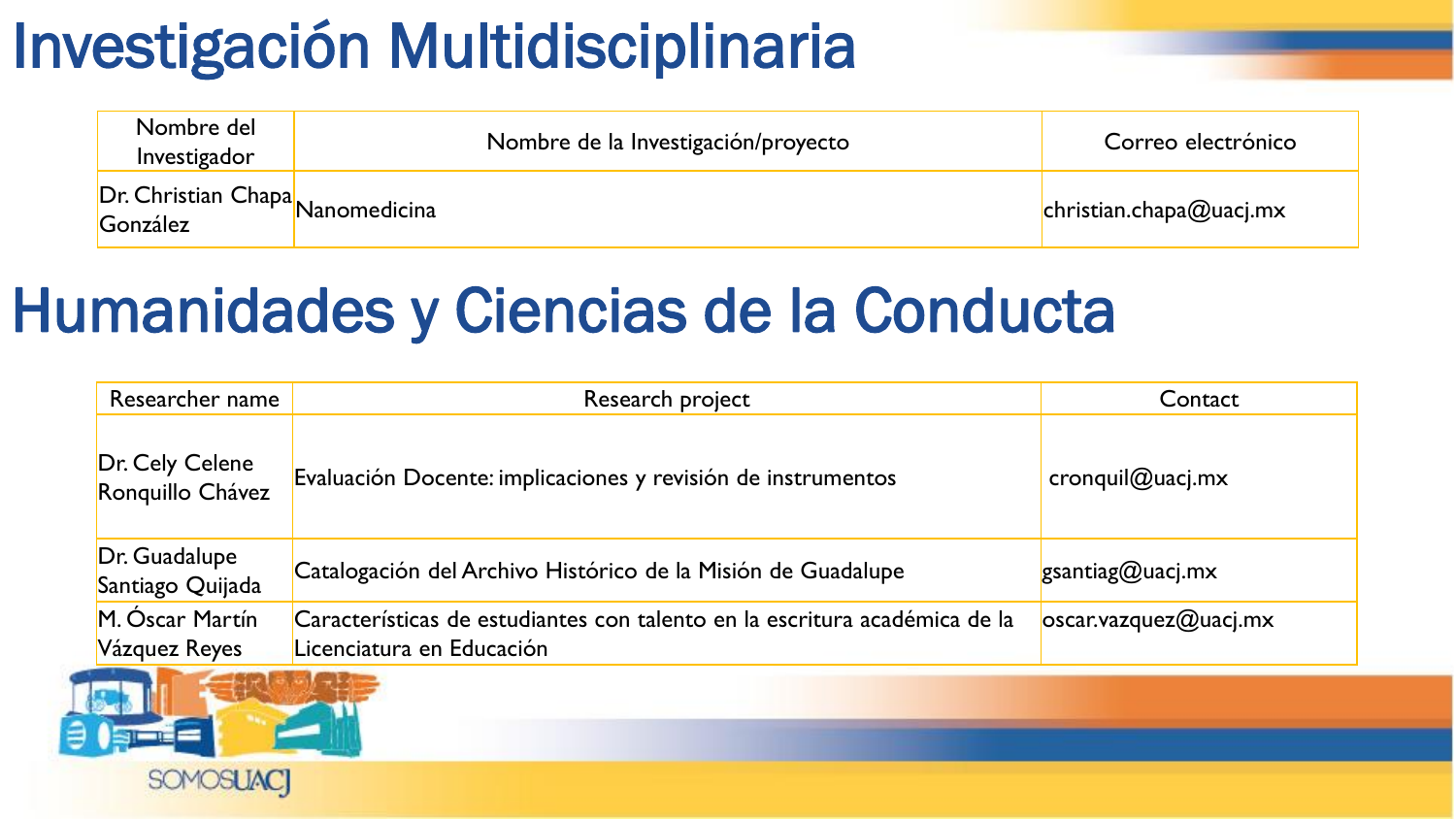#### Ciencias Sociales y Economía

| Researcher name                    | Research project                                                                                                                                                                                   | Contact                      |
|------------------------------------|----------------------------------------------------------------------------------------------------------------------------------------------------------------------------------------------------|------------------------------|
| Dr. Juan Alfonso Toscano Moctezuma | Estudios teórico empíricos sobre la práctica de la Contaduría Pública<br>en México                                                                                                                 | $\mathsf{j}$ toscano@uacj.mx |
| Dr. Elizabeth Bautista Flores      | Análisis narrativo de estudiantes en el modelo de educación a distancia<br>en tiempos de la pandemia en la DM-NCG, desde una perspectiva de<br>la teatralidad de Irving Goffman                    | elizableth.bautista@uaci.mx  |
| Dr. Luis Manuel Lara Rodríguez     | 1. Deporte y género. Representaciones sociales y semiótica sexista<br>2. Estudios de género. Redes sociales y configuración machista<br>3. COVID-19 y pedagogías alternas en la educación superior | luis.lara@uacj.mx            |
| Dr. Nolberto Acosta Varela         | Participación estudiantil en el ámbito político y social                                                                                                                                           | naccsta@uacj,mx              |

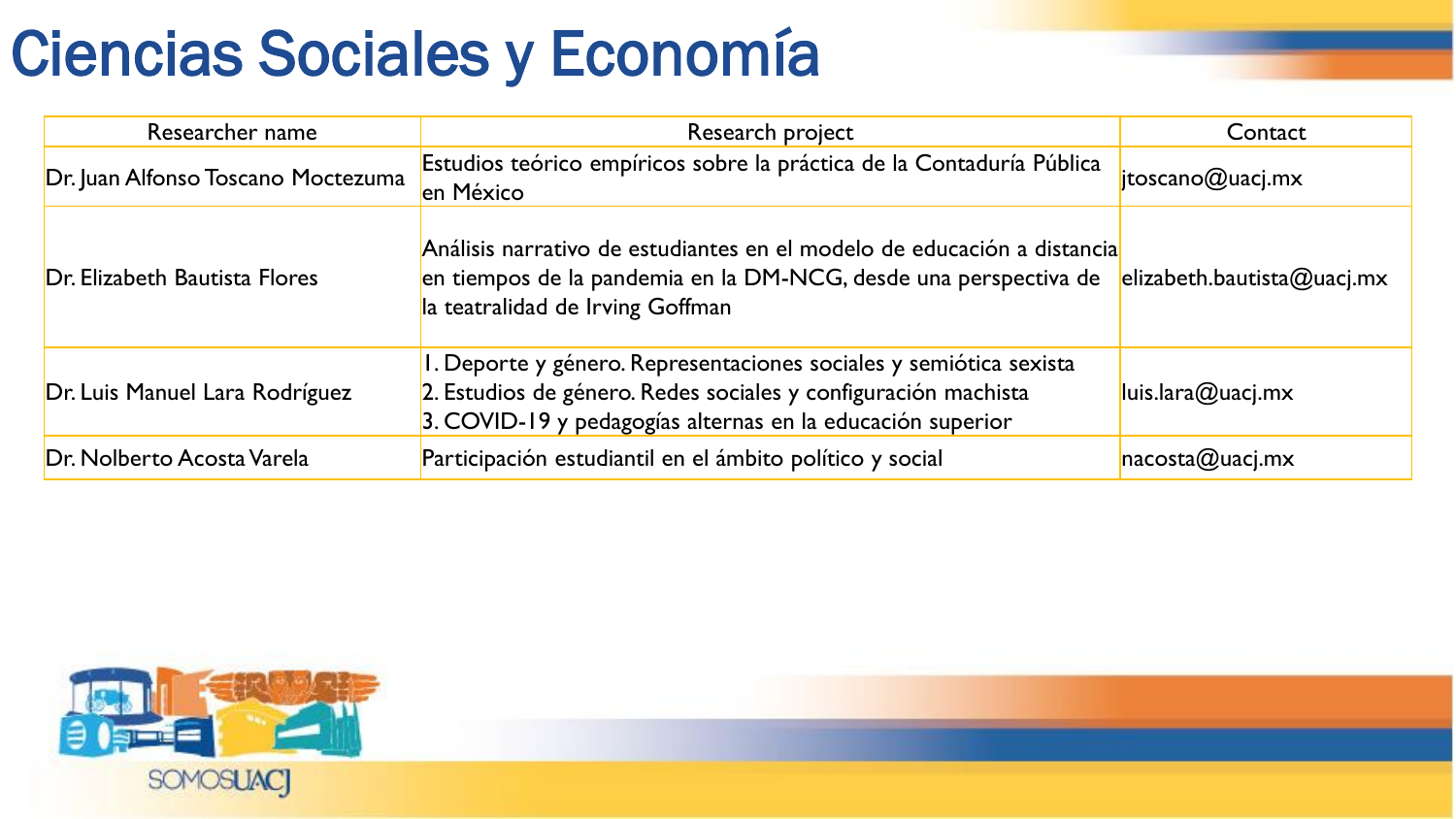#### Juan Ignacio Camargo Nassar Rector

Daniel Alberto Constandse Cortez General Secretary/Vice Rector

Tania D. Hernández García Director of Liaison and Interchange Office

Yadira Isela Márquez González Co-director of Cooperation and Internationalization **Office** Jesús Alberto Urrutia de la Garza Co-director of Liaison Office